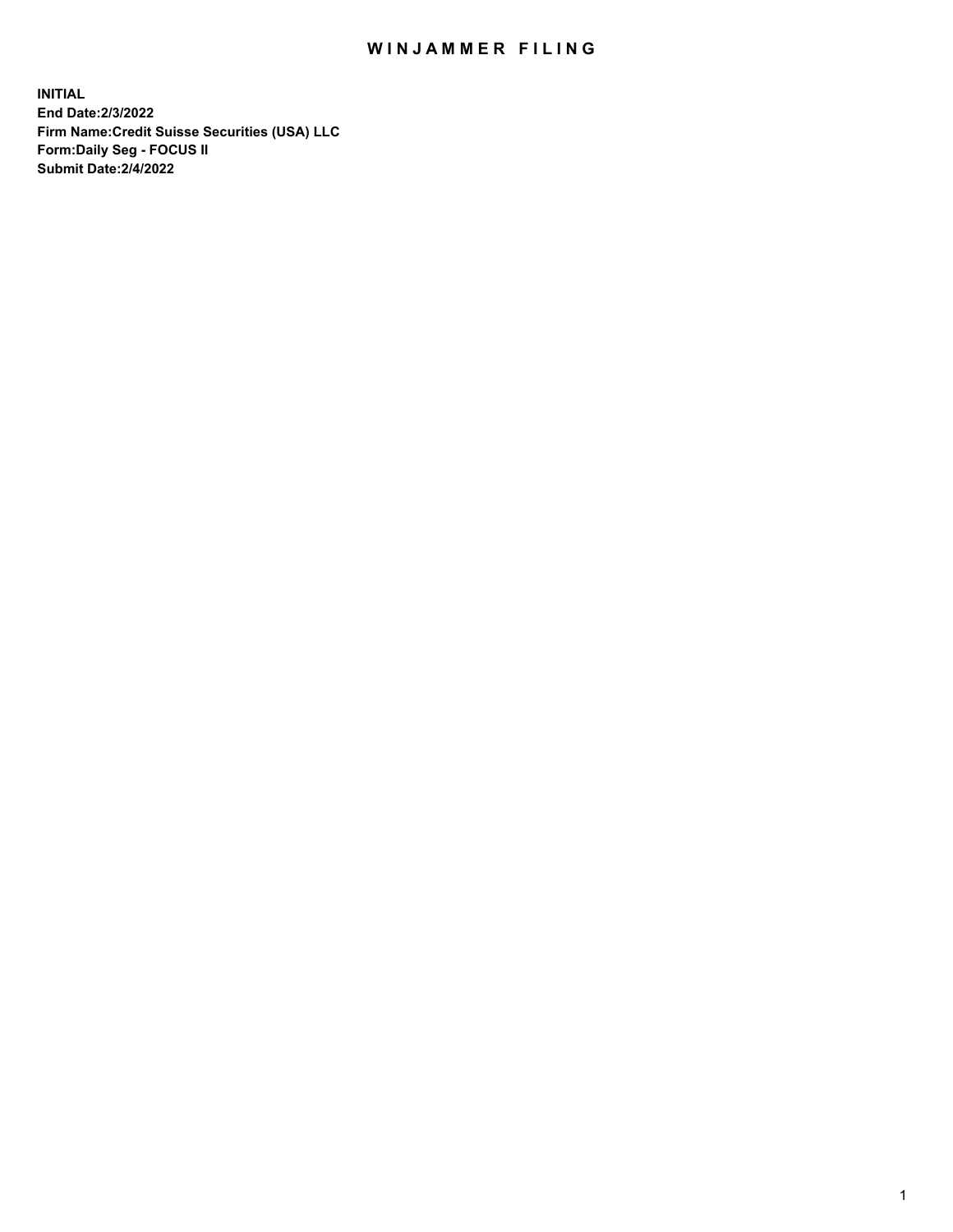**INITIAL** 

#### **End Date:2/3/2022 Firm Name:Credit Suisse Securities (USA) LLC Form:Daily Seg - FOCUS II**

# **Submit Date:2/4/2022**

#### **Daily Segregation - Cover Page**

| Name of Company                                                                   | <b>Credit Suisse Securities (USA)</b>    |
|-----------------------------------------------------------------------------------|------------------------------------------|
|                                                                                   | <b>LLC</b>                               |
| <b>Contact Name</b>                                                               | <b>Alexander Baptiste</b>                |
| <b>Contact Phone Number</b>                                                       | 919-994-6223                             |
| <b>Contact Email Address</b>                                                      | alexander.baptiste@credit-suiss<br>e.com |
| FCM's Customer Segregated Funds Residual Interest Target (choose one):            |                                          |
| a. Minimum dollar amount: ; or                                                    |                                          |
| b. Minimum percentage of customer segregated funds required:% ; or                | $\frac{0}{5}$                            |
| c. Dollar amount range between: and; or                                           | 0 <sub>0</sub>                           |
| d. Percentage range of customer segregated funds required between: % and %.       | 0 <sub>0</sub>                           |
| FCM's Customer Secured Amount Funds Residual Interest Target (choose one):        |                                          |
| a. Minimum dollar amount: ; or                                                    |                                          |
| b. Minimum percentage of customer secured funds required:%; or                    | $\frac{0}{5}$                            |
| c. Dollar amount range between: and; or                                           | 0 <sub>0</sub>                           |
| d. Percentage range of customer secured funds required between:% and%.            | 00                                       |
| FCM's Cleared Swaps Customer Collateral Residual Interest Target (choose one):    |                                          |
| a. Minimum dollar amount: ; or                                                    |                                          |
| b. Minimum percentage of cleared swaps customer collateral required:% ; or        | $\frac{0}{5}$                            |
| c. Dollar amount range between: and; or                                           | 0 <sub>0</sub>                           |
| d. Percentage range of cleared swaps customer collateral required between:% and%. | 0 <sub>0</sub>                           |

Attach supporting documents CH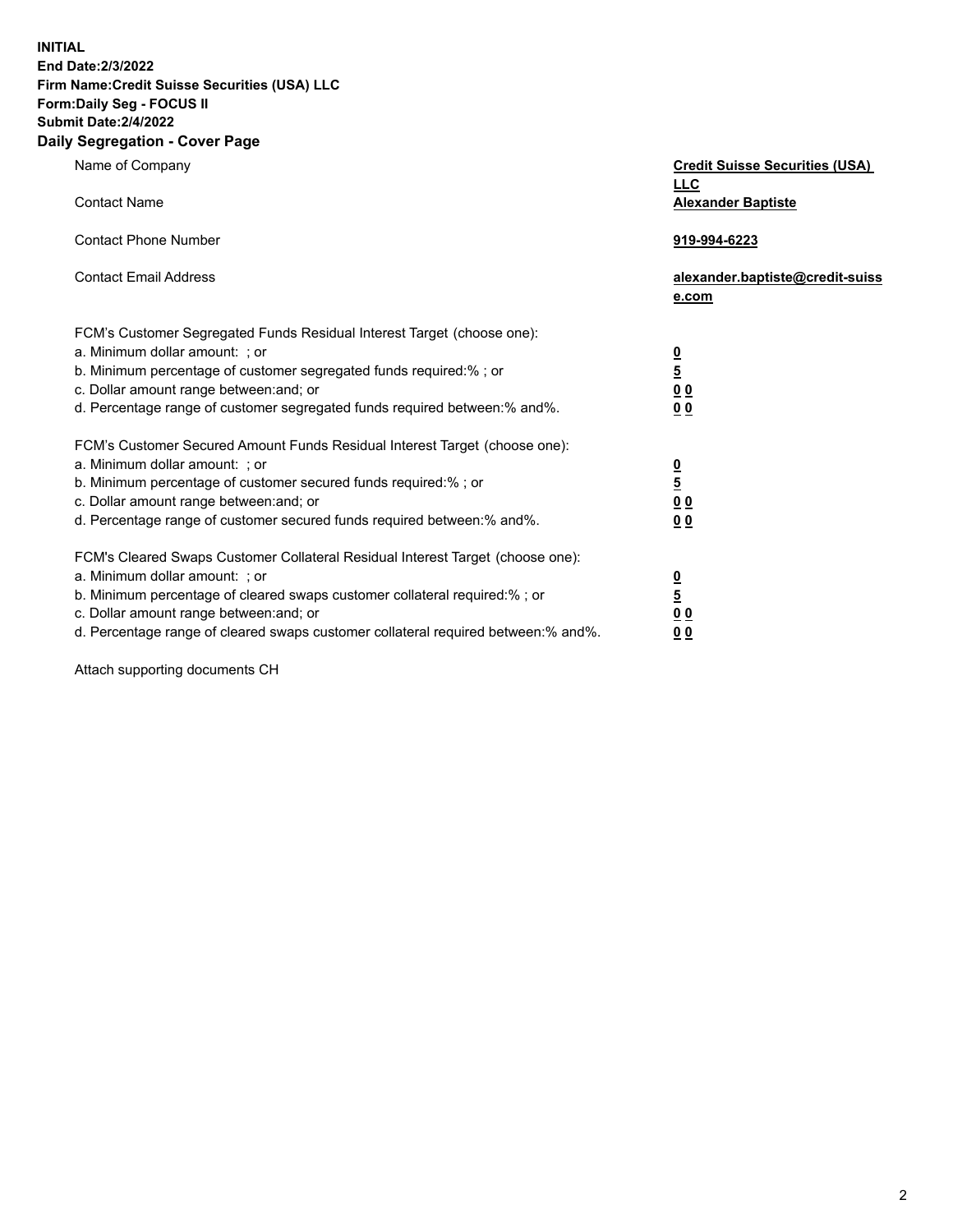**INITIAL End Date:2/3/2022 Firm Name:Credit Suisse Securities (USA) LLC Form:Daily Seg - FOCUS II Submit Date:2/4/2022** 

### **Daily Segregation - Secured Amounts**

|     | Foreign Futures and Foreign Options Secured Amounts                                         |                                  |
|-----|---------------------------------------------------------------------------------------------|----------------------------------|
|     | Amount required to be set aside pursuant to law, rule or regulation of a foreign            | $0$ [7305]                       |
|     | government or a rule of a self-regulatory organization authorized thereunder                |                                  |
| 1.  | Net ledger balance - Foreign Futures and Foreign Option Trading - All Customers             |                                  |
|     | A. Cash                                                                                     | 3,385,599,608 [7315]             |
|     | B. Securities (at market)                                                                   | 923,937,721 [7317]               |
| 2.  | Net unrealized profit (loss) in open futures contracts traded on a foreign board of trade   | $-1,544,045,397$ [7325]          |
| 3.  | Exchange traded options                                                                     |                                  |
|     | a. Market value of open option contracts purchased on a foreign board of trade              | 8,337,942 [7335]                 |
|     | b. Market value of open contracts granted (sold) on a foreign board of trade                | 4,576,945 [7337]                 |
| 4.  | Net equity (deficit) (add lines 1. 2. and 3.)                                               | 2,769,252,929 [7345]             |
| 5.  | Account liquidating to a deficit and account with a debit balances - gross amount           | 252,717,775 [7351]               |
|     |                                                                                             |                                  |
| 6.  | Less: amount offset by customer owned securities                                            | -252,621,207 [7352]96,568 [7354] |
|     | Amount required to be set aside as the secured amount - Net Liquidating Equity              | 2,769,349,497 [7355]             |
|     | Method (add lines 4 and 5)                                                                  |                                  |
| 7.  | Greater of amount required to be set aside pursuant to foreign jurisdiction (above) or line | 2,769,349,497 [7360]             |
|     | 6.                                                                                          |                                  |
|     | FUNDS DEPOSITED IN SEPARATE REGULATION 30.7 ACCOUNTS                                        |                                  |
| 1.  | Cash in banks                                                                               |                                  |
|     | A. Banks located in the United States                                                       | 12,696,675 [7500]                |
|     | B. Other banks qualified under Regulation 30.7                                              | 377,164,030 [7520]389,860,705    |
|     |                                                                                             | [7530]                           |
| 2.  | Securities                                                                                  |                                  |
|     | A. In safekeeping with banks located in the United States                                   | 923,937,721 [7540]               |
|     | B. In safekeeping with other banks qualified under Regulation 30.7                          | 0 [7560] 923, 937, 721 [7570]    |
| 3.  | Equities with registered futures commission merchants                                       |                                  |
|     | A. Cash                                                                                     | $0$ [7580]                       |
|     | <b>B.</b> Securities                                                                        | $0$ [7590]                       |
|     | C. Unrealized gain (loss) on open futures contracts                                         | $Q$ [7600]                       |
|     | D. Value of long option contracts                                                           | $0$ [7610]                       |
|     | E. Value of short option contracts                                                          | 0 [7615]0 [7620]                 |
| 4.  | Amounts held by clearing organizations of foreign boards of trade                           |                                  |
|     | A. Cash                                                                                     | $0$ [7640]                       |
|     | <b>B.</b> Securities                                                                        | $0$ [7650]                       |
|     | C. Amount due to (from) clearing organization - daily variation                             | $0$ [7660]                       |
|     | D. Value of long option contracts                                                           | $0$ [7670]                       |
|     | E. Value of short option contracts                                                          | 0 [7675]0 [7680]                 |
| 5.  | Amounts held by members of foreign boards of trade                                          |                                  |
|     | A. Cash                                                                                     | 4,369,924,215 [7700]             |
|     | <b>B.</b> Securities                                                                        | $0$ [7710]                       |
|     | C. Unrealized gain (loss) on open futures contracts                                         | -1,642,228,332 [7720]            |
|     | D. Value of long option contracts                                                           | 8,337,942 [7730]                 |
|     | E. Value of short option contracts                                                          | -4,576,945 [7735]2,731,456,880   |
|     |                                                                                             | [7740]                           |
| 6.  | Amounts with other depositories designated by a foreign board of trade                      | $0$ [7760]                       |
| 7.  | Segregated funds on hand                                                                    | $0$ [7765]                       |
| 8.  | Total funds in separate section 30.7 accounts                                               | 4,045,255,306 [7770]             |
| 9.  | Excess (deficiency) Set Aside for Secured Amount (subtract line 7 Secured Statement         | 1,275,905,809 [7380]             |
|     | Page 1 from Line 8)                                                                         |                                  |
| 10. | Management Target Amount for Excess funds in separate section 30.7 accounts                 | 138,467,475 [7780]               |
| 11. | Excess (deficiency) funds in separate 30.7 accounts over (under) Management Target          | 1,137,438,334 [7785]             |
|     |                                                                                             |                                  |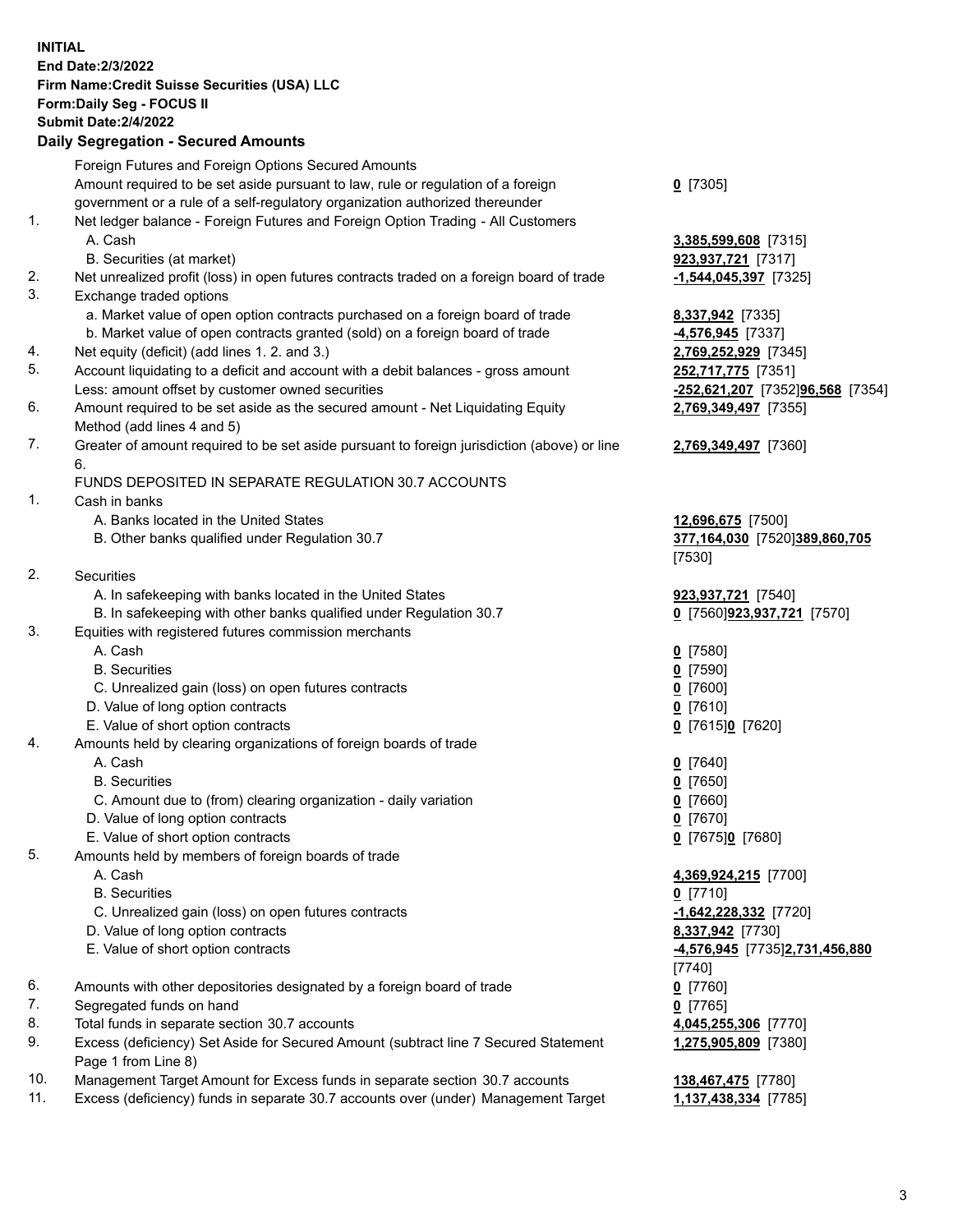| <b>INITIAL</b> |                                                                                     |                                  |
|----------------|-------------------------------------------------------------------------------------|----------------------------------|
|                | End Date: 2/3/2022                                                                  |                                  |
|                | Firm Name: Credit Suisse Securities (USA) LLC                                       |                                  |
|                | Form: Daily Seg - FOCUS II                                                          |                                  |
|                | <b>Submit Date: 2/4/2022</b>                                                        |                                  |
|                | Daily Segregation - Segregation Statement                                           |                                  |
|                | SEGREGATION REQUIREMENTS(Section 4d(2) of the CEAct)                                |                                  |
| 1.             | Net ledger balance                                                                  |                                  |
|                | A. Cash                                                                             | 1,741,929,376 [7010]             |
|                | B. Securities (at market)                                                           | 828,188,496 [7020]               |
| 2.             | Net unrealized profit (loss) in open futures contracts traded on a contract market  | $-125,738,642$ [7030]            |
| 3.             | Exchange traded options                                                             |                                  |
|                | A. Add market value of open option contracts purchased on a contract market         |                                  |
|                |                                                                                     | 119,724,584 [7032]               |
|                | B. Deduct market value of open option contracts granted (sold) on a contract market | -77,079,228 [7033]               |
| 4.<br>5.       | Net equity (deficit) (add lines 1, 2 and 3)                                         | 2,487,024,586 [7040]             |
|                | Accounts liquidating to a deficit and accounts with                                 |                                  |
|                | debit balances - gross amount                                                       | 166,432,384 [7045]               |
|                | Less: amount offset by customer securities                                          | -166,340,898 [7047]91,486 [7050] |
| 6.             | Amount required to be segregated (add lines 4 and 5)                                | 2,487,116,072 [7060]             |
|                | FUNDS IN SEGREGATED ACCOUNTS                                                        |                                  |
| 7.             | Deposited in segregated funds bank accounts                                         |                                  |
|                | A. Cash                                                                             | 481,497,638 [7070]               |
|                | B. Securities representing investments of customers' funds (at market)              | $0$ [7080]                       |
|                | C. Securities held for particular customers or option customers in lieu of cash (at | 672,487,344 [7090]               |
|                | market)                                                                             |                                  |
| 8.             | Margins on deposit with derivatives clearing organizations of contract markets      |                                  |
|                | A. Cash                                                                             | 1,340,737,604 [7100]             |
|                | B. Securities representing investments of customers' funds (at market)              | $0$ [7110]                       |
|                | C. Securities held for particular customers or option customers in lieu of cash (at | 155,701,152 [7120]               |
|                | market)                                                                             |                                  |
| 9.             | Net settlement from (to) derivatives clearing organizations of contract markets     | $-5,882,567$ [7130]              |
| 10.            | Exchange traded options                                                             |                                  |
|                | A. Value of open long option contracts                                              | 119,724,584 [7132]               |
|                | B. Value of open short option contracts                                             | -77,079,228 [7133]               |
| 11.            | Net equities with other FCMs                                                        |                                  |
|                | A. Net liquidating equity                                                           | 143,988 [7140]                   |
|                | B. Securities representing investments of customers' funds (at market)              | 0 [7160]                         |
|                | C. Securities held for particular customers or option customers in lieu of cash (at | $0$ [7170]                       |
|                | market)                                                                             |                                  |
| 12.            | Segregated funds on hand                                                            | $0$ [7150]                       |
| 13.            | Total amount in segregation (add lines 7 through 12)                                | 2,687,330,515 [7180]             |
| 14.            | Excess (deficiency) funds in segregation (subtract line 6 from line 13)             | 200,214,443 [7190]               |
| 15.            | Management Target Amount for Excess funds in segregation                            | 124,355,804 [7194]               |
| 16.            | Excess (deficiency) funds in segregation over (under) Management Target Amount      | 75,858,639 [7198]                |
|                | Excess                                                                              |                                  |